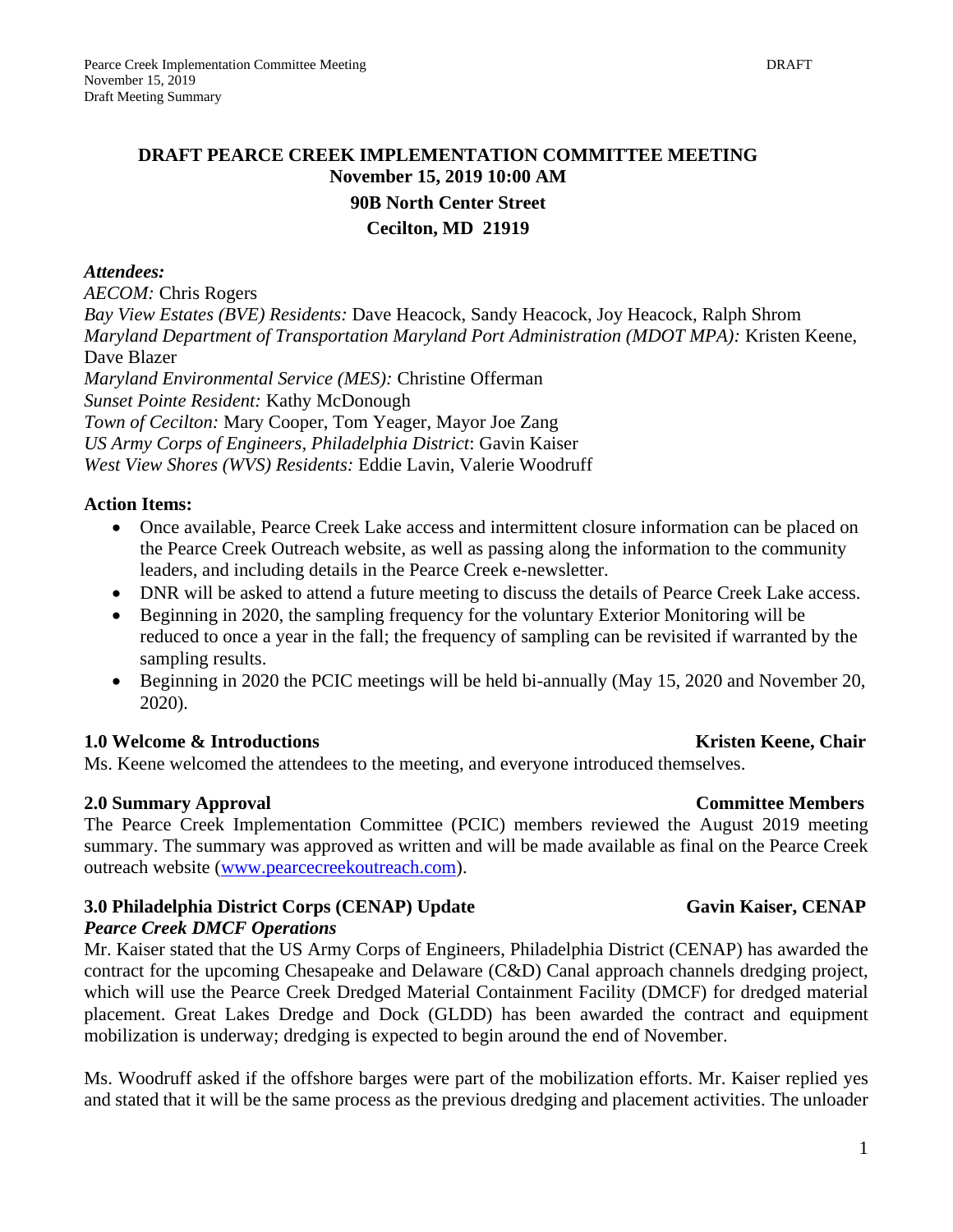will be located just outside of the federal channel and a pipe will be extended from the unloader to the DMCF. The pipe will be well marked as safety is paramount to the project. Two bucket dredges will place material into a scow, and once the scow is full it will be barged to the unloader. The unloader then pumps the dredged material into the Pearce Creek DMCF.

Mr. Schrom asked if the dredged material could be reused. Mr. Kaiser stated that there is the possibility for eventual reuse of the material since material from other CENAP containment sites is mined and reused for various projects. Mr. Kaiser stated that CENAP wants to have a significant cover of material over the geotextile liner installed in the Pearce Creek DMCF before any mining of material were to occur to ensure the that the liner was protected.

# *Pearce Creek Lake Access*

Mr. Kaiser stated that CENAP is still coordinating with the Maryland Department of Natural Resources (DNR) regarding Pearce Creek Lake access. A meeting was held on October 10<sup>th</sup> with the DNR Central Region Managers. CENAP is waiting for a Protection, Signage, and Enforcement Plan from DNR to ensure the area is being safely opened to the public while protecting the CENAP investment. Mr. Kaiser noted that when material placement is occurring at the Pearce Creek DMCF, no public access will be allowed at the Pearce Creek Lake. Mr. Blazer asked how long it takes to complete a typical dredging project in the C&D Canal approach channels. Mr. Kaiser replied that the dredging and placement itself usually takes approximately one month, with mobilization and demobilization the whole project usually takes about three months to complete.

Ms. McDonough asked if access to Pearce Creek Lake will be through the Stemmers Run gate. Ms. Kaiser replied yes and that access there should divert visitors to the lake rather than towards the Pearce Creek DMCF. A combination lock will be placed on the gate and the combination will be made available to those who request access. Ms. McDonough asked about signage and notification when the Pearce Creek Lake access will be restricted. Mr. Kaiser replied that there will be a sign on the gate and information on the DNR website notifying the public of the temporary closure due to dredging. Ms. Keene stated that Pearce Creek Lake access/closure information can also be placed on the Pearce Creek Outreach website, as well as passing along the information to the community leaders, and including details in the Pearce Creek e-newsletter.

Ms. Sandy Heacock asked if a permit would be needed to access the Pearce Creek Lake site. Mr. Kaiser stated that DNR would be the best entity to consult but believes that permits are only required for waterfowl hunting or fishing at the site. Ms. Keene stated that DNR can be asked to attend a future meeting to discuss the details of Pearce Creek Lake access. Ms. Kaiser mentioned that DNR will oversee patrolling the Pearce Creek Lake site as well.

# **4.0 Drinking Water Line Progress Chris Rogers, AECOM**

### *Project Closeout Activities*

Mr. Rogers stated that AECOM will continue to work on addressing the three remaining homes that require adjustments to their expansion tank. Mr. Rogers reiterated that the initial improper calibration of the expansion tank does not pose a safety issue, but rather impacts the lifespan and manufacturer warranty of the equipment. AECOM will continue assembling and mailing the packets that include the as-built drawings and permits associated with the work completed at each house for the homeowners' records.

# **Mayor Zang, Town of Cecilton**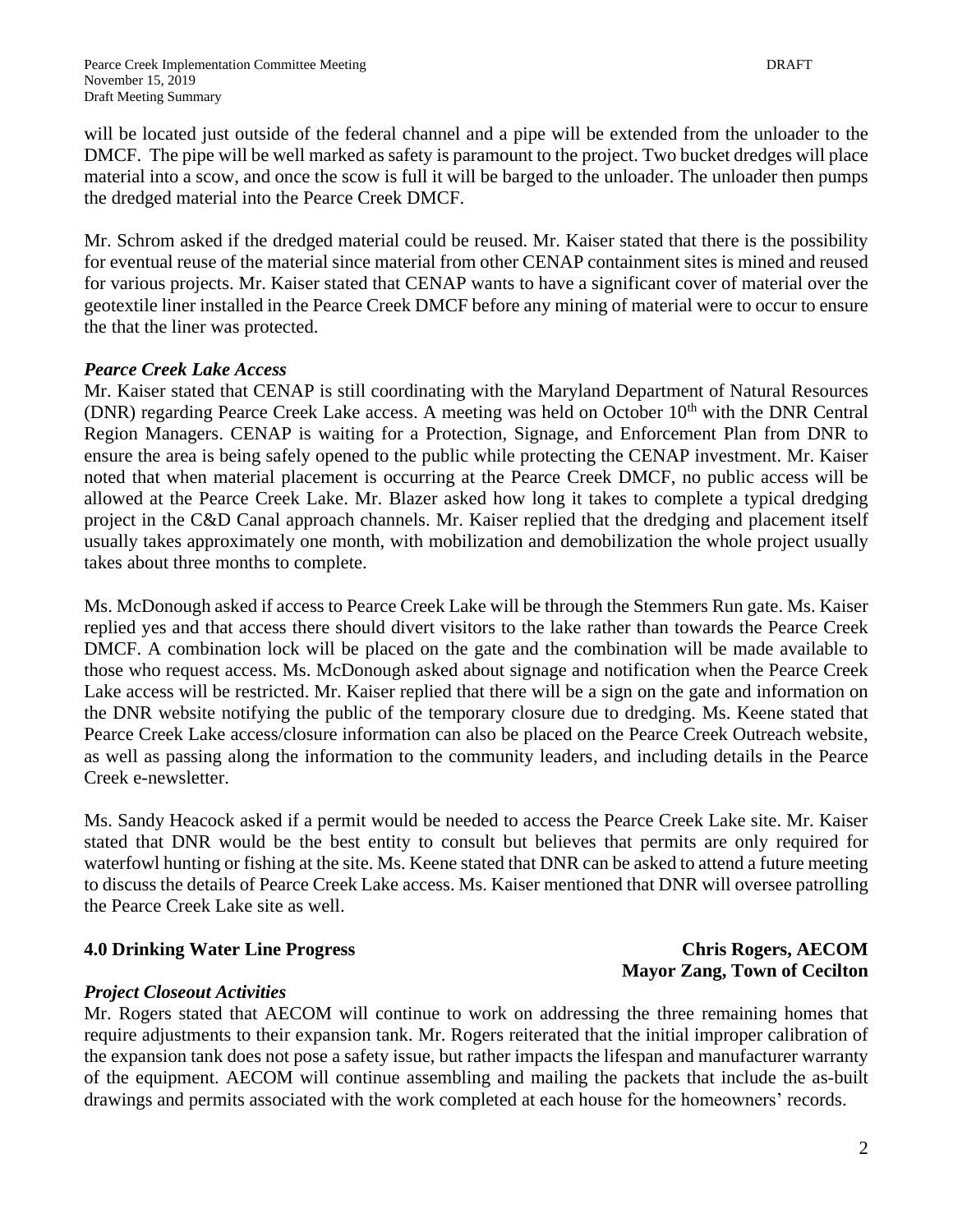Mr. Rogers stated that the work at the Bay View Estates (BVE) boat ramp have been completed.

Ms. McDonough asked where the location of the shutoff valve was in the yard and if a tool was provided for the shutoff valve. Mr. Rogers stated that there is a valve located at the street which should not be turned off. There is another outside valve located in the yard, which is denoted in the as-built packet. A key or tool should have been provided to turn the valve nut to close the valve; anyone missing the tool to shutoff the valve should contact Mr. Rogers. There is also an interior shutoff for the water that should be used to winterize a house.

Mayor Zang commented that he attended the meeting regarding the State of Maryland Consolidated Transportation Program (CTP) and that the Pearce Creek project is still a line item in the State of Maryland budget. The MDOT MPA has kept its word on keeping funding available for the entirety of the project.

### **5.0** MDOT MPA Updates **Kristen Keene, MDOT MPA**

### *Spring 2019 Exterior Monitoring Update*

Ms. Keene provided an update on the voluntary exterior monitoring conducted by MDOT MPA. Ms. Keene stated that the Spring 2019 post-placement exterior monitoring sampling event was completed from May 20 to 22, 2019. This is the third post-placement sampling event since inflow into the Pearce Creek DMCF was conducted for the 2017/2018 and 2018/2019 dredging cycles. Previously, four baseline sampling events were conducted from fall 2015 to spring 2017.

The post-placement monitoring consisted of collecting samples for surface water quality, sediment chemistry, sediment bioassays, and benthic (bottom-dwelling organisms) community identification. For the monitoring locations, seven samples were collected from Pearce Creek Lake and one from the Elk River. There were two reference site samples collected outside the influence of the Pearce Creek DMCF, including one sample from Pearce Creek Lake and one from the Elk River. The post-placement sampling results were comparable between the reference sites and all monitoring results were consistent with the baseline monitoring program, which has been observed for each of the post-placement sampling events. For more information, please visit: [https://pearcecreekoutreach.com/ExteriorMonitoringReports.html.](https://pearcecreekoutreach.com/ExteriorMonitoringReports.html)

Two River Beach samples (nearshore areas in the Elk River adjacent to community beaches) were also collected on May 22, 2019. These sample locations were added at the at the request of PCIC citizen members and are evaluated independently from the exterior monitoring data as they are outside the influence of the Pearce Creek DMCF. River Beach samples were evaluated using the same testing program as the exterior monitoring (i.e. surface water quality, sediment chemistry, sediment bioassays and benthic community identification). This was the sixth round of sampling at these locations and the third round since the Pearce Creek DMCF was reactivated in 2017. Results are consistent with previous River Beach sampling events. For more information on the River Beach sampling, please visit: [https://pearcecreekoutreach.com/ExteriorMonitoringReports.html.](https://pearcecreekoutreach.com/ExteriorMonitoringReports.html)

Ms. Keene stated that the exterior monitoring program uses adaptive management to determine sampling frequency based on previous sampling results. Based on the consistency of the baseline and postplacement results, MDOT MPA requested that the PCIC give their opinion regarding reducing the Exterior Monitoring Program sampling to once a year, in the fall. It was recommended that the fall sampling event be selected because the additional metrics of the Benthic Index of Biologic Integrity (B-IBI) can be tested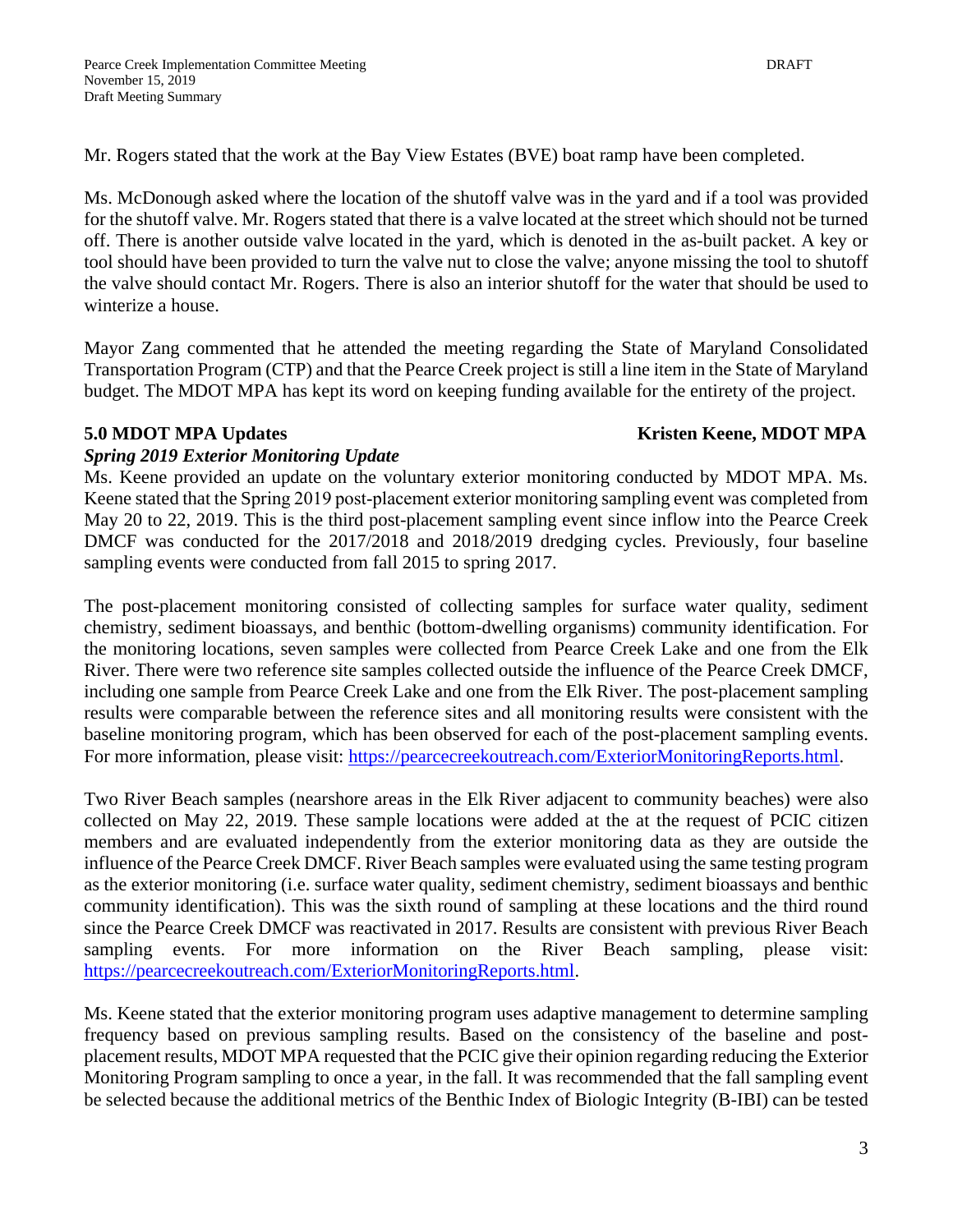at that time. Ms. Woodruff replied that moving forward with a single yearly sampling event seemed reasonable; the other PCIC members confirmed that reducing the sampling frequency to once a year was appropriate considering the consistency of the past sampling results. Ms. Keene stated that based on PCIC consensus, beginning in 2020, the sampling frequency for Exterior Monitoring will be reduced to once a year in the fall but mentioned that the frequency of sampling can be revisited if warranted by the sampling results.

Ms. Keene stated that the CENAP sampling requirements (i.e. groundwater sampling and surface water discharge sampling) will remain unchanged as they are required to be performed as stated in the Water Quality Certification from the Maryland Department of the Environment (MDE). Ms. Woodruff asked when the CENAP sampling events occur. Mr. Kaiser replied that surface water discharge sampling is collected every time water is discharged from the Pearce Creek DMCF and the groundwater is sampled twice a year. Ms. Woodruff asked about the public availability of the surface water discharge and groundwater monitoring results. Mr. Kaiser stated that the results are publicly available on the Pearce Creek Outreach website [\(https://pearcecreekoutreach.com/Monitoring.html](https://pearcecreekoutreach.com/Monitoring.html)). Ms. Offerman reminded the PCIC that the results need to be reviewed by MDE before they are posted, which has caused a delay in public availability.

# *DMMP Annual Meeting*

Ms. Keene stated that the Dredged Material Management Program (DMMP) Annual meeting was held on November 8 and was well attended. At the meeting, the 2019 DMMP Annual Report was presented, which outlines the 2020 recommendations [\(http://mpadmmpannualreport.com/\)](http://mpadmmpannualreport.com/). Ms. Keene also reminded the PCIC that the DMMP Citizens Advisory Committee (CAC) chairman is now Mr. Adam Lindquist. Mr. Blazer encouraged the PCIC members to reach out to Mr. Lindquist with any questions, comments and/or concerns.

# *Feedback from the Community Members*

Mr. Heacock thanked AECOM and their subcontractor for the work on the BVE boat ramp, residents are very pleased with the improvements. Mr. Heacock asked if any progress had been made with the homes which were not connected due to no contact. Mr. Rogers replied that there has still been no contact with the owners and AECOM has been unable to enter the homes to complete the work. Ms. Keene reminded the PCIC that funding for connections is available until spring 2020 and if progress is made within that timeframe to contact the owners, then the homes will be able to be connected. Ms. Woodruff asked where the homes were located that had not been connected, including the homes whose owners had made contact but refused connection. Mr. Rogers stated that two homes in West View Shores, three homes in Bay View Estates, and one home in Sunset Pointe remain unconnected.

Ms. Keene stated that with the waterline project nearing completion, there have been less updates available to present to the PCIC. Ms. Keene asked the PCIC if they would be amenable to reducing the PCIC meeting frequency from quarterly meetings to bi-annual meetings. Ms. Woodruff stated that bi-annual meetings should be sufficient; PCIC members confirmed that bi-annual meetings would be sufficient to provide project updates.

It was determined that the next PCIC meeting will be held **Friday, May 15, 2020 at 10am**.

# **6.0 Citizen Comments Community Representatives**

# **Future Meeting Discussions Kristen Keene, MDOT MPA**